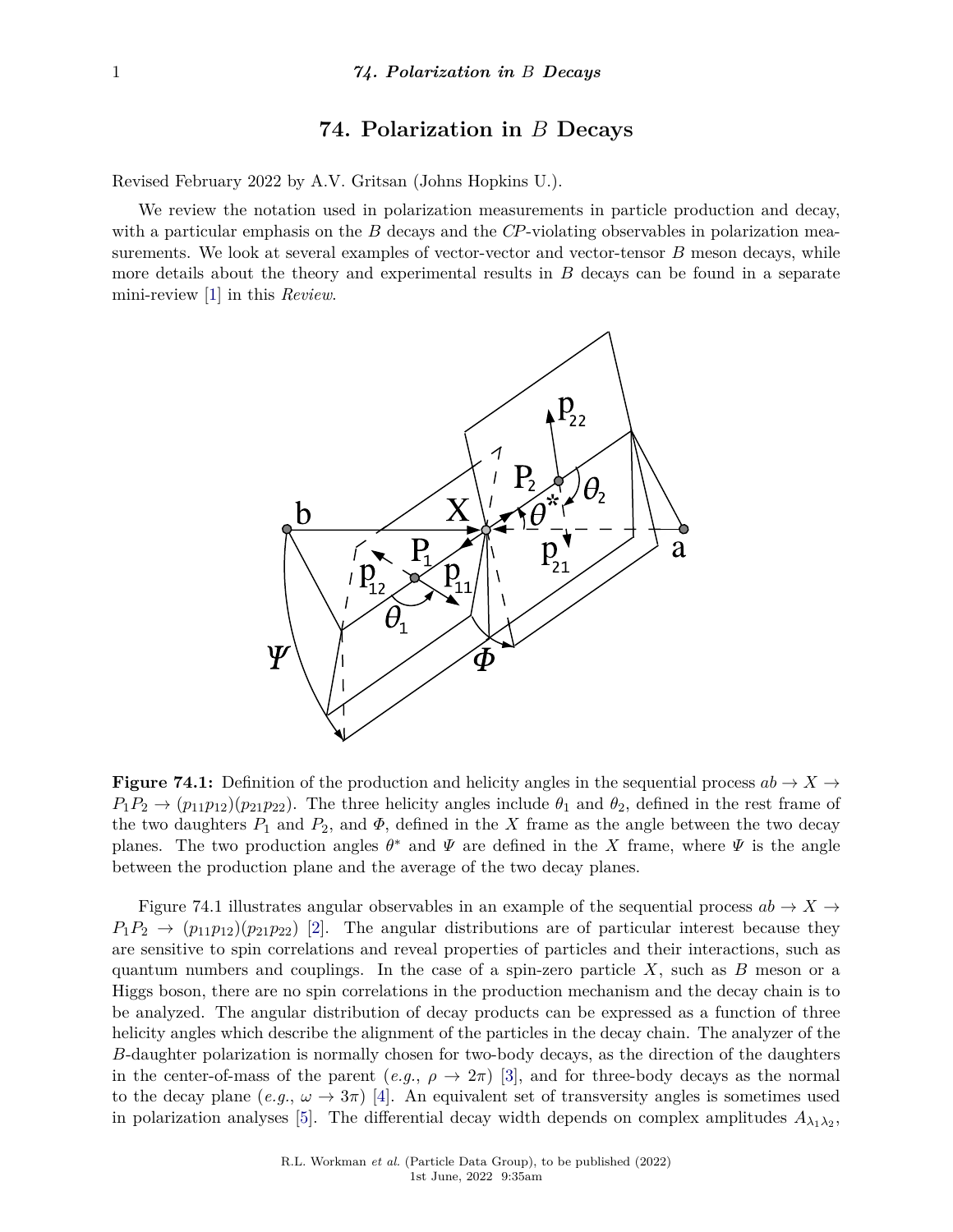corresponding to the *X*-daughter helicity states  $\lambda_i$ .

In the case of a spin-zero *B*-meson decay, its daughter helicities are constrained to  $\lambda_1 = \lambda_2 = \lambda$ . Therefore we simplify amplitude notation as  $A_\lambda$ . Moreover, most *B*-decay polarization analyses are limited to the case when the spin of one of the *B*-meson daughters is 1. In that case, there are only three independent amplitudes corresponding to  $\lambda = 0$  or  $\pm 1$  [\[6\]](#page-5-5), where the last two can be expressed in terms of parity-even and parity-odd amplitudes  $A_{\parallel,\perp} = (A_{+1} \pm A_{-1})/\sqrt{2}$ . The overall decay amplitude involves three complex terms proportional to the above amplitudes and the Wigner *d* functions of helicity angles. The exact angular dependence would depend on the quantum numbers of the *B*-meson daughters and of their decay products, and can be found in the literature [\[6,](#page-5-5) [7\]](#page-5-6). When both *B*-meson daughters are tensor mesons and the smaller of the two daughter spins is  $J_1 > 1$ , this formalism can be easily extended by introducing the parity-even and parity-odd amplitudes of higher order  $A_{\|n,\perp n} = (A_{+n} \pm A_{-n})/\sqrt{2}$ , with  $1 \lt n \leq J_1$ , while the general angular parameterization may be found in Ref. [\[7\]](#page-5-6). However, we limit the following discussion to  $J_1 = 1$ . The differential decay rate would involve six real quantities  $\alpha_i$ , including interference terms,

$$
\frac{d\Gamma}{\Gamma d\cos\theta_1 d\cos\theta_2 d\Phi} = \sum_i \alpha_i f_i(\cos\theta_1, \cos\theta_2, \Phi), \qquad (74.1)
$$

where each  $f_i(\cos \theta_1, \cos \theta_2, \Phi)$  has unique angular dependence specific to particle quantum numbers, and the  $\alpha_i$  parameters are defined as:

$$
\alpha_1 = \frac{|A_0|^2}{\Sigma |A_\lambda|^2} = f_L \,,\tag{74.2}
$$

$$
\alpha_2 = \frac{|A_{\parallel}|^2 + |A_{\perp}|^2}{\Sigma |A_{\lambda}|^2} = (1 - f_L),\tag{74.3}
$$

$$
\alpha_3 = \frac{|A_{\parallel}|^2 - |A_{\perp}|^2}{\Sigma |A_{\lambda}|^2} = (1 - f_L - 2 f_{\perp}),\tag{74.4}
$$

$$
\alpha_4 = \frac{\Im m(A_\perp A_\parallel^*)}{\Sigma |A_\lambda|^2} = \sqrt{f_\perp (1 - f_L - f_\perp)} \sin(\phi_\perp - \phi_\parallel),\tag{74.5}
$$

$$
\alpha_5 = \frac{\Re e(A_{\parallel}A_0^*)}{\Sigma |A_{\lambda}|^2} = \sqrt{f_L(1 - f_L - f_{\perp})} \cos(\phi_{\parallel}), \qquad (74.6)
$$

$$
\alpha_6 = \frac{\Im m(A_\perp A_0^*)}{\Sigma |A_\lambda|^2} = \sqrt{f_\perp f_L} \sin(\phi_\perp),\tag{74.7}
$$

where the amplitudes have been expressed with the help of polarization parameters  $f_L$ ,  $f_\perp$ ,  $\phi_{\parallel}$ , and  $\phi_{\perp}$  defined in Table 74.1. Note that the terms proportional to  $\Re e(A_{\perp}A_{\parallel}^*)$ ,  $\Im m(A_{\parallel}A_0^*)$ , and  $Re(A_{\perp}A_0^*)$  are absent in Eqs. (2-7). However, these terms may appear for some three-body decays of a *B*-meson daughter, see Ref. [\[7\]](#page-5-6).

Overall, six real parameters describe three complex amplitudes  $A_0$ ,  $A_{\parallel}$ , and  $A_{\perp}$ . These could be chosen to be the four polarization parameters  $f_L$ ,  $f_\perp$ ,  $\phi_{\parallel}$ , and  $\phi_{\perp}$ , one overall size normalization, such as decay rate *Γ*, or branching fraction *B*, and one overall phase  $\delta_0$ . The phase convention is arbitrary for an isolated *B* decay mode. However, for several *B* decays, the relative phase could produce meaningful and observable effects through interference with other *B* decays with the same final states, such as for  $B \to V K_J^*$  with  $J = 0, 1, 2, 3, 4, ...$  The phase could be referenced to the single  $B \to V K_0^*$  amplitude  $A_{00}$  in such a case, as shown in Table 74.1. Here *V* stands for any spin-one vector meson.

Moreover, *CP* violation can be tested in the angular distribution of the decay as the difference between the *B* and *B*. Each of the six real parameters describing the three complex amplitudes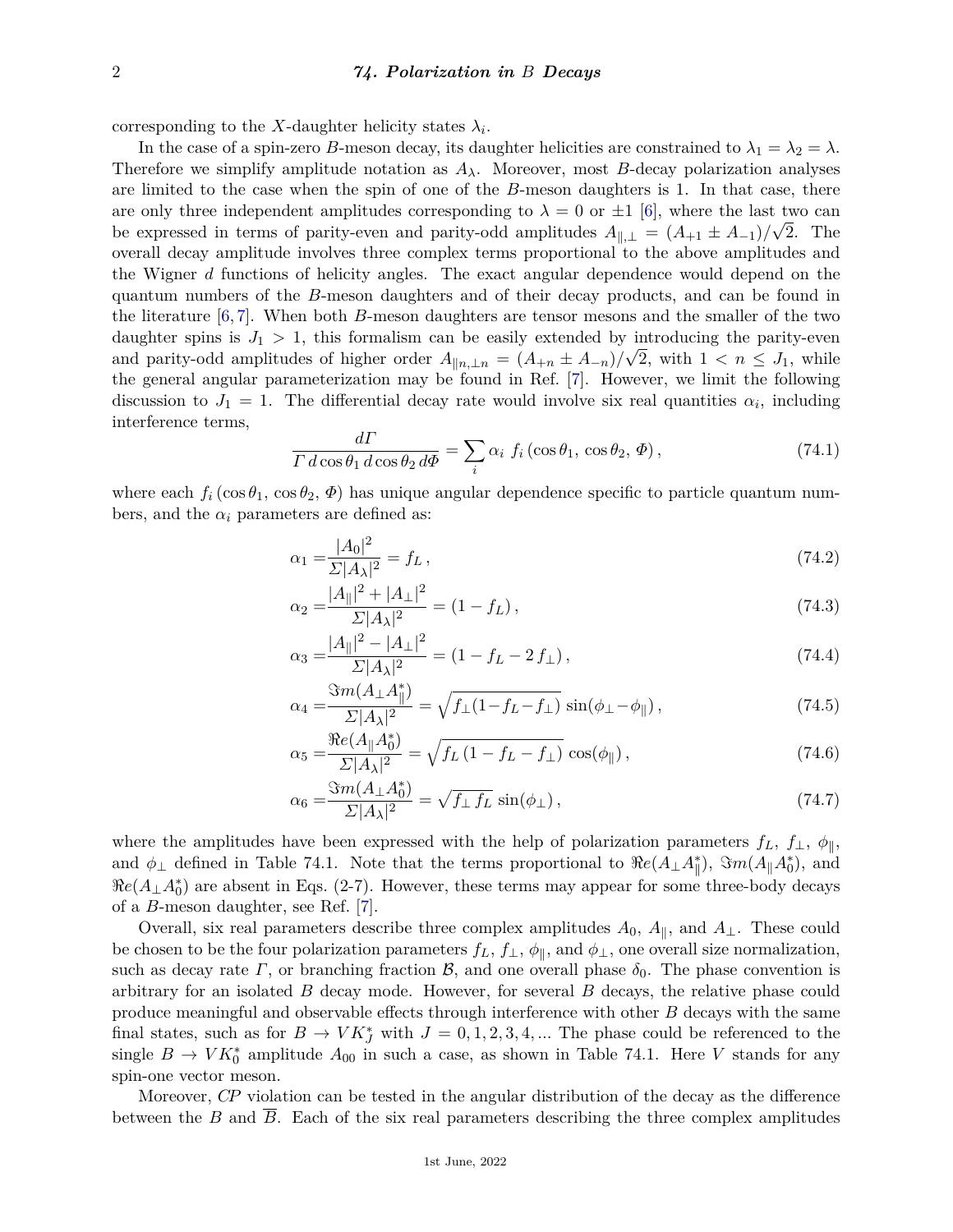**Table 74.1:** Rate, polarization, and *CP*-asymmetry parameters defined for the *B*meson decays to mesons with non-zero spin. Numerical examples are shown for the average of the  $B^0 \to \varphi K^*(892)^0$  decay measurements obtained from BABAR [\[8\]](#page-5-7), Belle [\[9\]](#page-5-8), and LHCb [\[10\]](#page-5-9). The first six parameters are defined under the assumption of no *CP* violation in decay, while they are averaged between the  $\overline{B}$  and *B* parameters in general. The last six parameters involve differences between the  $\overline{B}$  and *B* meson decay parameters. The phase convention  $\delta_0$  is chosen with respect to a single  $A_{00}$ amplitude from a reference *B* decay mode, which is  $B^0 \to \varphi K_0^*(1430)^0$  for numerical results.

| parameter                | definition                                                    | average                               |
|--------------------------|---------------------------------------------------------------|---------------------------------------|
| ĸ                        | $\Gamma/\Gamma_{\rm total}$                                   | $(10.1^{+0.6}_{-0.5}) \times 10^{-6}$ |
| $f_L$                    | $ A_0 ^2/\Sigma  A_\lambda ^2$                                | $0.497 \pm 0.017$                     |
| $f_{\perp}$              | $ A_\perp ^2/\Sigma  A_\lambda ^2$                            | $0.225 \pm 0.015$                     |
| $\phi_{\parallel} - \pi$ | $\arg(A_{\parallel}/A_0) - \pi$                               | $-0.712 \pm 0.058$                    |
| $\phi_{\perp} - \pi$     | $\arg(A_{\perp}/A_0) - \pi$                                   | $-0.615 \pm 0.056$                    |
| $\delta_0-\pi$           | $\arg(A_{00}/A_0) - \pi$                                      | $-0.26 \pm 0.10$                      |
| $A_{CP}$                 | $(\bar{\Gamma}-\Gamma)/(\bar{\Gamma}+\Gamma)$                 | $-0.003 \pm 0.038$                    |
| $A_{CP}^0$               | $(\bar{f}_L - f_L)/(\bar{f}_L + f_L)$                         | $-0.007 \pm 0.030$                    |
| $A_{CP}^{\perp}$         | $(\bar{f}_{\perp} - f_{\perp})/(\bar{f}_{\perp} + f_{\perp})$ | $-0.014 \pm 0.057$                    |
| $\Delta\phi_{\parallel}$ | $(\bar{\phi_{\parallel}} - \phi_{\parallel})/2$               | $+0.051 \pm 0.053$                    |
| $\Delta\phi_\perp$       | $(\bar{\phi_+}-\phi_+-\pi)/2$                                 | $+0.075 \pm 0.050$                    |
| $\Delta \delta_0$        | $(\bar{\delta_0}-\delta_0)/2$                                 | $+0.13 \pm 0.08$                      |

would have a counterpart *CP*-asymmetry term, corresponding to three direct-*CP* asymmetries in three amplitudes, and three *CP*-violating phase differences, equivalent to the phase measurements from the mixing-induced *CP* asymmetries in the time evolution of *B*-decays [\[1\]](#page-5-0). In Table 74.1 and Ref. [\[11\]](#page-5-10), these are chosen to be the direct- $CP$  asymmetries in the overall decay rate  $\mathcal{A}_{CP}$ , in the  $f_L$  fraction  $\mathcal{A}_{CP}^0$ , and in the  $f_{\perp}$  fraction  $\mathcal{A}_{CP}^{\perp}$ , and three weak phase differences:

$$
\Delta\phi_{\parallel} = \frac{1}{2} \text{arg}(\bar{A}_{\parallel} A_0 / A_{\parallel} \bar{A}_0), \qquad (74.8)
$$

$$
\Delta\phi_{\perp} = \frac{1}{2} \arg(\bar{A}_{\perp} A_0 / A_{\perp} \bar{A}_0) - \frac{\pi}{2},\tag{74.9}
$$

$$
\Delta \delta_0 = \frac{1}{2} \arg(\bar{A}_{00} A_0 / A_{00} \bar{A}_0). \tag{74.10}
$$

The  $\frac{\pi}{2}$  term in Eq. (74.8) reflects the fact that  $A_{\perp}$  and  $\overline{A}_{\perp}$  differ in phase by  $\pi$  if  $C\overline{P}$  is conserved. The two parameters  $\Delta\phi_{\parallel}$  and  $\Delta\phi_{\perp}$  are equivalent to triple-product asymmetries constructed from the vectors describing the decay angular distribution [\[12\]](#page-5-11). The *CP*-violating phase difference in the reference decay mode [\[11\]](#page-5-10) is, in the Wolfenstein CKM quark-mixing phase convention,

$$
\Delta\phi_{00} = \frac{1}{2}\arg(A_{00}/\bar{A}_{00}).
$$
\n(74.11)

This can be measured only together with the mixing-induced phase difference for some of the neutral *B*-meson decays similar to other mixing-induced *CP* asymmetry measurements [\[1\]](#page-5-0).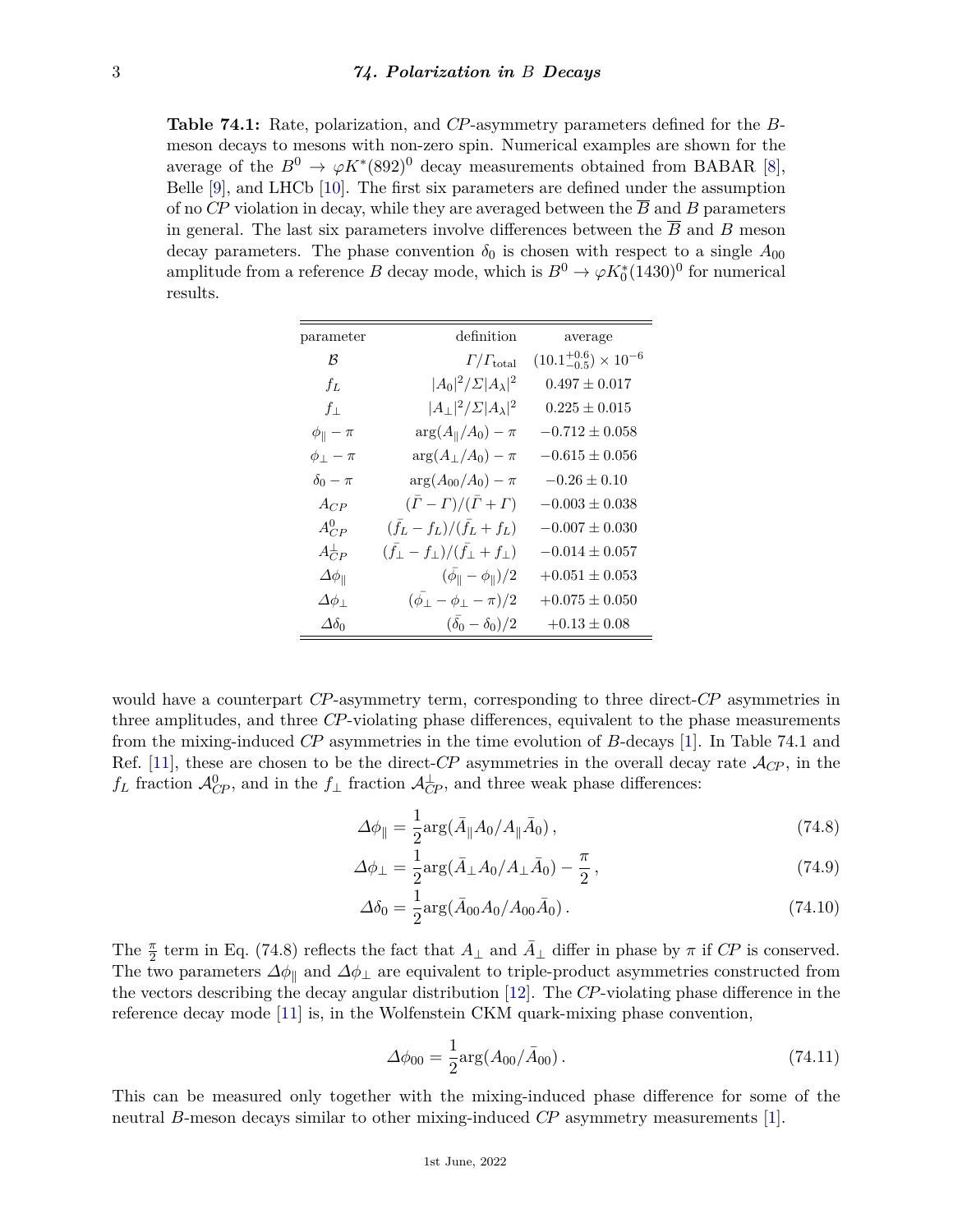It may not always be possible to have a phase-reference decay mode which would define  $\delta_0$  and  $\Delta\delta_0$  parameters. In that case, it may be possible to define the phase difference directly similarly to Eq. (74.11):

$$
\Delta\phi_0 = \frac{1}{2}\arg(A_0/\bar{A}_0). \tag{74.12}
$$

One can measure the angles of the CKM unitarity triangle, assuming Standard Model contributions to the  $\Delta\phi_0$  and *B*-mixing phases. Examples include measurements of  $\beta = \phi_1$  with  $B \to J/\psi K^*$ and  $\alpha = \phi_2$  with  $B \to \rho \rho$ .

Most of the *B* decays that arise from tree-level  $b \rightarrow c$  transitions have the amplitude hierarchy  $|A_0| > |A_+| > |A_-|$  which is expected from analyses based on quark-helicity conservation [\[13\]](#page-5-12). The larger the mass of the vector-meson daughters, the weaker the inequality. The *B* meson decays to heavy vector particles with charm, such as  $B \to J/\psi K^*$ ,  $\psi(2S)K^*$ ,  $\chi_{c1}K^*$ ,  $D^*\rho$ ,  $D^*K^*$ ,  $D^*D^*$ , and *D*<sup>∗</sup>*D*<sup>∗</sup><sub>*s*</sub>, show a substantial fraction of the amplitudes corresponding to transverse polarization of the vector mesons  $(A_{\pm 1})$ , in agreement with the factorization prediction. The detailed amplitude analysis of the  $B \to J/\psi K^*$  decays has been performed by the BABAR [\[14\]](#page-5-13), Belle [\[15\]](#page-5-14), CDF [\[16\]](#page-5-15), CLEO [\[17\]](#page-5-16), D0 [\[18\]](#page-5-17), and LHCb [\[19\]](#page-5-18) collaborations. Most analyses are performed under the assumption of the absence of direct *CP* violation. The parameter values are given in the particle listing of this *Review*. The difference between the strong phases  $\phi_{\parallel}$  and  $\phi_{\perp}$  deviates significantly from zero. The measurements [\[14,](#page-5-13)[15\]](#page-5-14) of *CP*-violating terms similar to those in  $B \to \varphi K^*$  [\[8\]](#page-5-7) shown in Table 74.1 are consistent with zero.

In addition, the mixing-induced *CP*-violating asymmetry is measured in the  $B^0 \to J/\psi K^{*0}$ decay [\[1,](#page-5-0)[14,](#page-5-13)[15\]](#page-5-14) where angular analysis allows one to separate *CP*-eigenstate amplitudes. This allows one to resolve the sign ambiguity of the  $\cos 2\beta$  ( $\cos 2\phi_1$ ) term that appears in the time-dependent angular distribution due to interference of parity-even and parity-odd terms. This analysis relies on the knowledge of discrete ambiguities in the strong phases  $\phi_{\parallel}$  and  $\phi_{\perp}$ , as discussed below. The BABAR experiment used a method based on the dependence on the  $K\pi$  invariant mass of the interference between the *S*- and *P*-waves to resolve the discrete ambiguity in the determination of the strong phases  $(\phi_{\parallel}, \phi_{\perp})$  in  $B \to J/\psi K^*$  decays [\[14\]](#page-5-13). The result is in agreement with the amplitude hierarchy expectation [\[13\]](#page-5-12). The CDF [\[20\]](#page-5-19), D0 [\[21\]](#page-5-20), and LHCb [\[22\]](#page-5-21) experiments have studied the  $B_s^0 \to J/\psi(K^+K^-)$ ,  $J/\psi(\pi^+\pi^-)$ ,  $\psi(K^+\pi^-)$  decays and provided the lifetime, polarization, and phase measurements.

The amplitude hierarchy  $|A_0| \gg |A_+| \gg |A_-|$  was expected in *B* decays to light vector particles in both penguin transitions [\[23,](#page-5-22) [24\]](#page-5-23) and tree-level transitions [\[13\]](#page-5-12). There is confirmation by the BABAR and Belle experiments of predominantly longitudinal polarization in the treelevel  $b \to u$  transition, such as  $B^0 \to \rho^+\rho^-$  [\[25\]](#page-6-0),  $B^+ \to \rho^0\rho^+$  [\[26\]](#page-6-1), and  $B^+ \to \omega\rho^+$  [\[27\]](#page-6-2); this is consistent with the analysis of the quark helicity conservation [\[13\]](#page-5-12). Because the longitudinal amplitude dominates the decay, a detailed amplitude analysis is not possible with current *B* samples, and limits on the transverse amplitude fraction are obtained. The small branching fractions of  $B^0 \to \rho^0 \rho^0, \omega \rho^0, \omega \omega$  [\[27–](#page-6-2)[30\]](#page-6-3) indicate that  $b \to d$  penguin pollution is small in the charmless, strangeless vector-vector *B* decays. There is a measurement of large longitudinal polarization in  $B^0 \to \rho^0 \rho^0$  [\[28–](#page-6-4)[30\]](#page-6-3) decays. The fraction of transverse polarization is large in decays to heavier mesons such as  $B^0 \rightarrow a_1(1260)^+a_1(1260)^-$  [\[31\]](#page-6-5).

The interest in the polarization and *CP*-asymmetry measurements in penguin transition, such as  $b \to s$  decays  $B \to \varphi K^*$ ,  $\rho K^*$ ,  $\omega K^*$ , or  $B_s^0 \to \varphi \varphi$ ,  $K^* K^*$ , and  $b \to d$  decay  $B \to K^* \overline{K}^*$ , is motivated by their potential sensitivity to physics beyond the Standard Model. The decay amplitudes for  $B \to \varphi K^*$  have been measured by the BABAR, Belle, and LHCb experiments [\[9](#page-5-8)[–11,](#page-5-10) [32,](#page-6-6) [33\]](#page-6-7). The fractions of longitudinal polarization are  $f<sub>L</sub> = 0.50 \pm 0.05$  for the  $B^+ \to \varphi K^{*+}$ decay and  $f_L = 0.497 \pm 0.017$  for the  $B^0 \rightarrow \varphi K^{*0}$  decay. These indicate significant departure from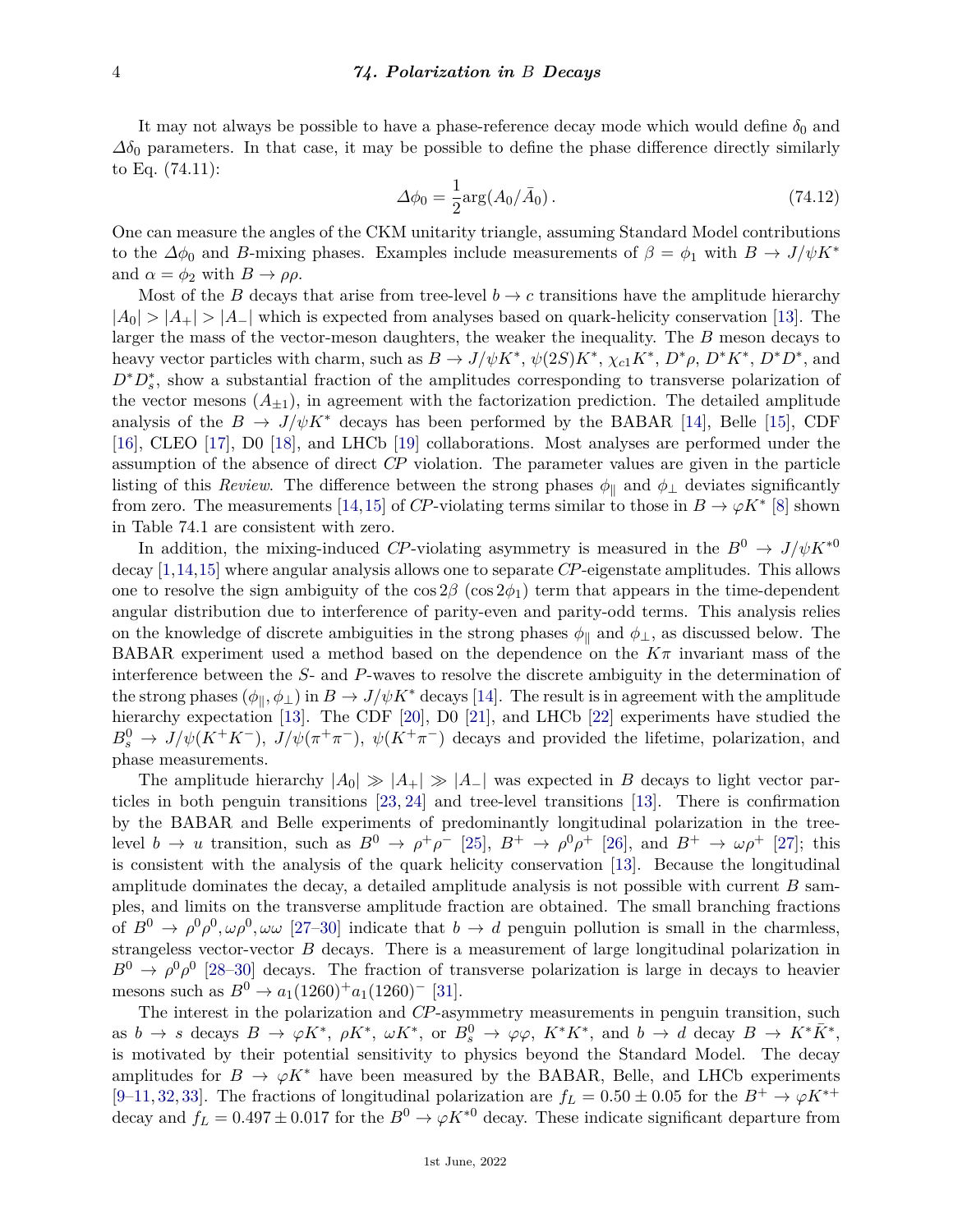the naive expectation of predominant longitudinal polarization, suggesting other contributions to the decay amplitude, previously neglected, either within the Standard Model, such as penguin annihilation [\[34\]](#page-6-8) or QCD rescattering [\[35\]](#page-6-9), or from physics beyond the Standard Model [\[36\]](#page-6-10). The complete set of twelve amplitude parameters measured in the  $B^0 \to \varphi K^{*0}$  decay is given in Table 74.1. Several other parameters could be constructed from the above twelve parameters, as suggested in Ref. [\[37\]](#page-6-11).

The discrete ambiguity in the phase  $(\phi_{\parallel}, \phi_{\perp}, \Delta\phi_{\parallel}, \Delta\phi_{\perp})$  measurements has been resolved by BABAR in favor of  $|A_+| \gg |A_-|$  through interference between the *S*- and *P*-waves of  $K\pi$ . The search for vector-tensor and vector-axialvector  $B \to \varphi K_J^{(*)}$  decays with  $J = 1, 2, 3, 4$  revealed a large fraction of longitudinal polarization in the decay  $B \to \varphi K_2^*(1430)$  with  $f_L = 0.90_{-0.07}^{+0.06}$  [\[11,](#page-5-10) [38\]](#page-6-12), but large contribution of transverse amplitude in  $B \to \varphi K_1(1270)$  with  $f_L = 0.46^{+0.13}_{-0.15}$  [\[39\]](#page-6-13).

Like  $B \to \varphi K^*$ , the decays  $B \to \rho K^*$  and  $B \to \omega K^*$  may be sensitive to New Physics. Measurements of the longitudinal polarization fraction in  $B \to \rho K^*$  [\[40\]](#page-6-14) and in both vector-vector and vector-tensor final states of  $B \to \omega K_J^*$  [\[27\]](#page-6-2) by BABAR and Belle reveal a large fraction of transverse polarization, indicating an anomaly similar to  $B \to \varphi K^*$  except for a different pattern in vector-tensor final states. An angular analysis of the  $B^0 \to \rho^0 K^{*0}$  decay mode by LHCb [\[41\]](#page-6-15) provides much higher precision and indicates remarkably small longitudinal polarization fraction and a significant direct  $\overline{CP}$  asymmetry observed in angular distributions of  $B \to VV$  decays for the first time. A large transverse polarization is also observed in the  $B_s^0 \to \varphi \varphi$  decay by CDF [\[42\]](#page-7-0) and LHCb [\[43\]](#page-7-1),  $B_s^0 \to K^{*0} \bar{K}^{*0}$  decays by LHCb [\[44\]](#page-7-2), and  $B_s^0 \to \varphi K^{*0}$  decays by LHCb [\[45\]](#page-7-3). At the same time, measurement of the polarization in the *b*  $\rightarrow d$  penguin decays  $B \rightarrow K^* \overline{K}^*$  indicates a large fraction of longitudinal polarization [\[44,](#page-7-2) [46\]](#page-7-4). The LHCb experiment has also provided the very first polarization results on the tensor-tensor, as well as vector-tensor, decays of the  $B_s^0$  meson in the  $(K\pi)(K\pi)$  final state [\[44\]](#page-7-2). The polarization pattern in penguin-dominated *B*-meson decays is not fully understood [\[34–](#page-6-8)[36\]](#page-6-10).

The three-body semileptonic *B*-meson decays, such as  $B \to V \ell_1 \ell_2$ , share many features with the two-body  $B \to VV$  decays. Their differential decay width can be parameterized with the two helicity angles defined in the *V* and  $(\ell_1 \ell_2)$  frames and with the azimuthal angle, as defined in Fig. 74.1. However, since the  $(\ell_1 \ell_2)$  pair does not come from an on-shell particle, the angular distribution is unique to each point in the dilepton mass  $m_{\ell\ell}$  spectrum. The polarization measurements as a function of  $m_{\ell\ell}$  provide complementary information on physics beyond the Standard Model, as discussed for  $B \to K^* \ell^+ \ell^-$  and  $B_s \to \phi \ell^+ \ell^-$  decays in Ref. [\[47\]](#page-7-5). The data in these modes have been analyzed by the BABAR, Belle, CDF, CMS, and LHCb experiments [\[48–](#page-7-6)[53\]](#page-7-7).

The examples of the angular distributions and observables in  $B \to K^* \ell^+ \ell^-$  are discussed in Ref. [\[47\]](#page-7-5). Two angular observables have been measured in this decay in certain ranges of the dilepton mass  $m_{\ell\ell}$ . One parameter is the fraction of longitudinal polarization  $F_L$ , which is determined by the *K*<sup>∗</sup> angular distribution and is similar to *f<sup>L</sup>* defined for exclusive two-body decays. The other parameter is the forward-backward asymmetry of the lepton pair *AF B*, which is the asymmetry of the decay rate with positive and negative values of  $\cos \theta_1$ . A complete set of observables and angular terms has been adopted by the LHCb collaboration [\[52\]](#page-7-8) following Ref. [\[47\]](#page-7-5) with the *FL*,  $A_{FB}$ , and  $S_3 - S_9$  coefficients in the angular distributions. Additional set of optimized observables  $P_i^{(\prime)}$ *i*<sup>(*t*</sup>) is derived from those, for example  $P_2 = 2A_{FB}/(3-3F_L)$  and  $P'_5 = S_5/\sqrt{F_L(1-F_L)}$ . These observables have the advantage that the leading form-factor uncertainties cancel. There have been hints of deviations from SM in the measurement of  $P'_5$  and lepton flavor universality [\[48](#page-7-6)[–53\]](#page-7-7).

In summary, there has been considerable interest in the polarization measurements of *B*-meson decays because they reveal both weak- and strong-interaction dynamics [\[34–](#page-6-8)[36,](#page-6-10)[54\]](#page-7-9). New measurements will further elucidate the pattern of spin alignment measurements in rare *B* decays, and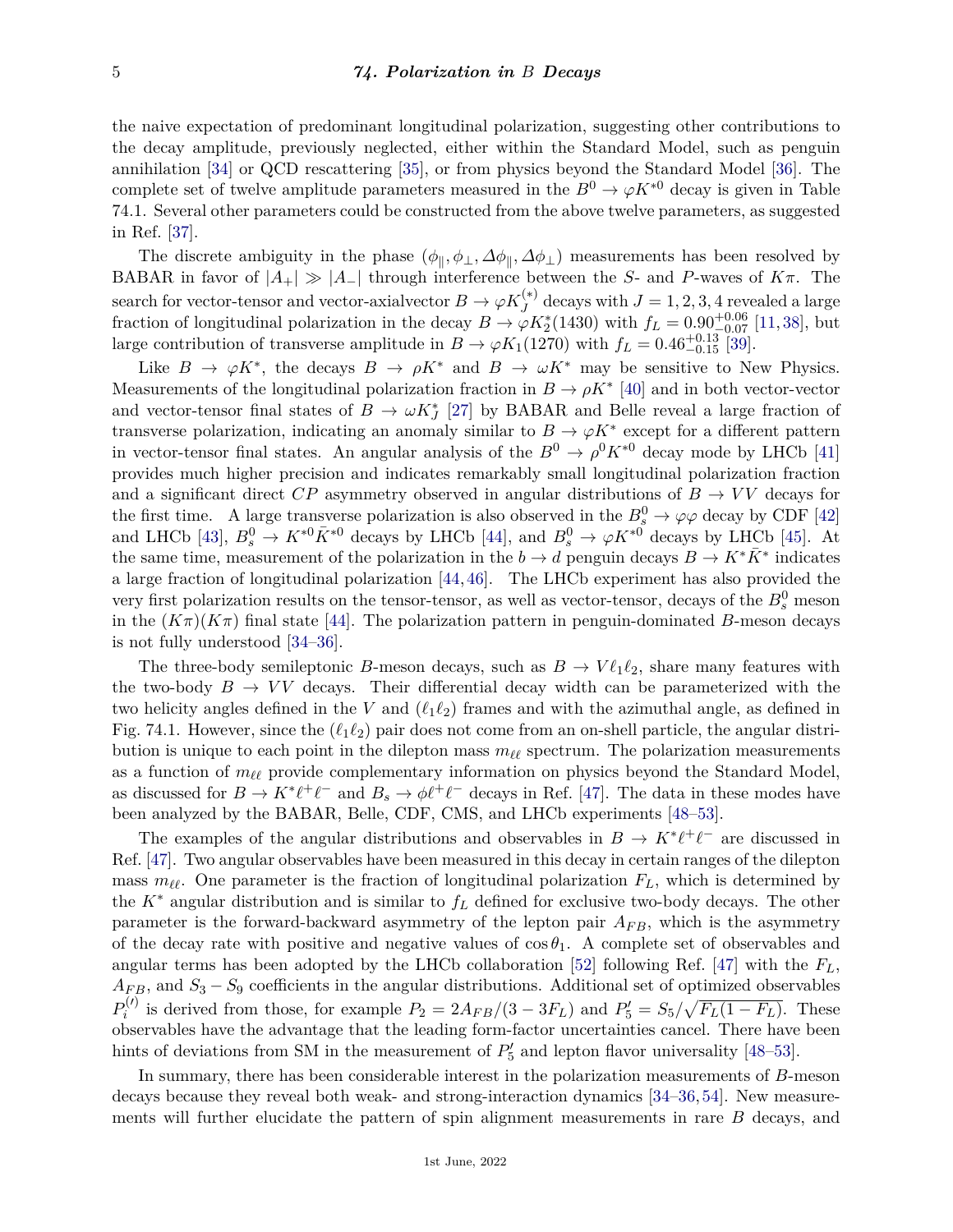further test the Standard Model and strong interaction dynamics, including the non-factorizable contributions to the *B*-decay amplitudes.

## <span id="page-5-0"></span>*References*

- [1] M. Kreps, Y. Kwon, and P. Eerola, "Production and Decay of *b*-Flavored Hadrons," minireview in this *Review*.
- <span id="page-5-2"></span><span id="page-5-1"></span>[2] Y. Gao *et al.*, [Phys. Rev. D](http://doi.org/10.1103/PhysRevD.81.075022) **81**[, 075022](http://doi.org/10.1103/PhysRevD.81.075022) (2010), [\[arXiv:1001.3396\].](https://arxiv.org/abs/1001.3396)
- <span id="page-5-3"></span>[3] M. Jacob and G. Wick, [Annals Phys.](http://doi.org/10.1016/0003-4916(59)90051-X) **7**[, 404](http://doi.org/10.1016/0003-4916(59)90051-X) (1959).
- <span id="page-5-4"></span>[4] S. Berman and M. Jacob, [Phys. Rev.](http://doi.org/10.1103/PhysRev.139.B1023) **139**[, B1023](http://doi.org/10.1103/PhysRev.139.B1023) (1965).
- [5] I. Dunietz *et al.*, [Phys. Rev. D](http://doi.org/10.1103/PhysRevD.43.2193) **43**[, 2193](http://doi.org/10.1103/PhysRevD.43.2193) (1991).
- <span id="page-5-5"></span>[6] G. Kramer and W. Palmer, [Phys. Rev. D](http://doi.org/10.1103/PhysRevD.45.193) **45**[, 193](http://doi.org/10.1103/PhysRevD.45.193) (1992).
- <span id="page-5-6"></span>[7] A. Datta *et al.*, [Phys. Rev. D](http://doi.org/10.1103/PhysRevD.77.114025) **77**[, 114025](http://doi.org/10.1103/PhysRevD.77.114025) (2008), [\[arXiv:0711.2107\].](https://arxiv.org/abs/0711.2107)
- <span id="page-5-7"></span>[8] B. Aubert *et al.* (BaBar), [Phys. Rev. D](http://doi.org/10.1103/PhysRevD.78.092008) **78**[, 092008](http://doi.org/10.1103/PhysRevD.78.092008) (2008), [\[arXiv:0808.3586\].](https://arxiv.org/abs/0808.3586)
- <span id="page-5-8"></span>[9] M. Prim *et al.* (Belle), [Phys. Rev. D](http://doi.org/10.1103/PhysRevD.88.072004) **88**[, 7, 072004](http://doi.org/10.1103/PhysRevD.88.072004) (2013), [\[arXiv:1308.1830\].](https://arxiv.org/abs/1308.1830)
- <span id="page-5-9"></span>[10] R. Aaij *et al.* (LHCb), [JHEP](http://doi.org/10.1007/JHEP05(2014)069) **05**[, 069](http://doi.org/10.1007/JHEP05(2014)069) (2014), [\[arXiv:1403.2888\].](https://arxiv.org/abs/1403.2888)
- <span id="page-5-10"></span>[11] B. Aubert *et al.* (BaBar), [Phys. Rev. Lett.](http://doi.org/10.1103/PhysRevLett.93.231804) **93**[, 231804](http://doi.org/10.1103/PhysRevLett.93.231804) (2004), [\[hep-ex/0408017\];](https://arxiv.org/abs/hep-ex/0408017) B. Aubert *et al.* (BaBar), [Phys. Rev. Lett.](http://doi.org/10.1103/PhysRevLett.98.051801) **98**[, 051801](http://doi.org/10.1103/PhysRevLett.98.051801) (2007), [\[hep-ex/0610073\];](https://arxiv.org/abs/hep-ex/0610073) B. Aubert *et al.* (BaBar), [Phys. Rev. D](http://doi.org/10.1103/PhysRevD.78.092008) **78**[, 092008](http://doi.org/10.1103/PhysRevD.78.092008) (2008), [\[arXiv:0808.3586\].](https://arxiv.org/abs/0808.3586)
- <span id="page-5-11"></span>[12] G. Valencia, [Phys. Rev. D](http://doi.org/10.1103/PhysRevD.39.3339) **39**[, 3339](http://doi.org/10.1103/PhysRevD.39.3339) (1989); A. Datta and D. London, [Int. J. Mod. Phys. A](http://doi.org/10.1142/S0217751X04018300) **19**[, 2505](http://doi.org/10.1142/S0217751X04018300) (2004), [\[hep-ph/0303159\].](https://arxiv.org/abs/hep-ph/0303159)
- <span id="page-5-12"></span>[13] A. Ali *et al.*, [Z. Phys. C](http://doi.org/10.1007/BF01440227) **1**[, 269](http://doi.org/10.1007/BF01440227) (1979); M. Suzuki, [Phys. Rev. D](http://doi.org/10.1103/PhysRevD.64.117503) **64**[, 117503](http://doi.org/10.1103/PhysRevD.64.117503) (2001), [\[hep](https://arxiv.org/abs/hep-ph/0106354)[ph/0106354\].](https://arxiv.org/abs/hep-ph/0106354)
- <span id="page-5-13"></span>[14] B. Aubert *et al.* (BaBar), [Phys. Rev. D](http://doi.org/10.1103/PhysRevD.71.032005) **71**[, 032005](http://doi.org/10.1103/PhysRevD.71.032005) (2005), [\[hep-ex/0411016\];](https://arxiv.org/abs/hep-ex/0411016) B. Aubert *et al.* (BaBar), [Phys. Rev. D](http://doi.org/10.1103/PhysRevD.76.031102) **76**[, 031102](http://doi.org/10.1103/PhysRevD.76.031102) (2007), [\[arXiv:0704.0522\].](https://arxiv.org/abs/0704.0522)
- <span id="page-5-14"></span>[15] R. Itoh *et al.* (Belle), [Phys. Rev. Lett.](http://doi.org/10.1103/PhysRevLett.95.091601) **95**[, 091601](http://doi.org/10.1103/PhysRevLett.95.091601) (2005), [\[hep-ex/0504030\];](https://arxiv.org/abs/hep-ex/0504030) M. Prim *et al.* (Belle), [Phys. Rev. D](http://doi.org/10.1103/PhysRevD.88.072004) **88**[, 7, 072004](http://doi.org/10.1103/PhysRevD.88.072004) (2013), [\[arXiv:1308.1830\].](https://arxiv.org/abs/1308.1830)
- <span id="page-5-15"></span>[16] T. Affolder *et al.* (CDF), [Phys. Rev. Lett.](http://doi.org/10.1103/PhysRevLett.85.4668) **85**[, 4668](http://doi.org/10.1103/PhysRevLett.85.4668) (2000), [\[hep-ex/0007034\];](https://arxiv.org/abs/hep-ex/0007034) D. Acosta *et al.* (CDF), [Phys. Rev. Lett.](http://doi.org/10.1103/PhysRevLett.94.101803) **94**[, 101803](http://doi.org/10.1103/PhysRevLett.94.101803) (2005), [\[hep-ex/0412057\].](https://arxiv.org/abs/hep-ex/0412057)
- <span id="page-5-17"></span><span id="page-5-16"></span>[17] C. Jessop *et al.* (CLEO), [Phys. Rev. Lett.](http://doi.org/10.1103/PhysRevLett.79.4533) **79**[, 4533](http://doi.org/10.1103/PhysRevLett.79.4533) (1997), [\[hep-ex/9702013\].](https://arxiv.org/abs/hep-ex/9702013)
- [18] V. Abazov *et al.* (D0), [Phys. Rev. Lett.](http://doi.org/10.1103/PhysRevLett.102.032001) **102**[, 032001](http://doi.org/10.1103/PhysRevLett.102.032001) (2009), [\[arXiv:0810.0037\].](https://arxiv.org/abs/0810.0037)
- <span id="page-5-18"></span>[19] R. Aaij *et al.* (LHCb), [Phys. Rev. D](http://doi.org/10.1103/PhysRevD.88.052002) **88**[, 052002](http://doi.org/10.1103/PhysRevD.88.052002) (2013), [\[arXiv:1307.2782\].](https://arxiv.org/abs/1307.2782)
- <span id="page-5-19"></span>[20] T. Aaltonen *et al.* (CDF), [Phys. Rev. Lett.](http://doi.org/10.1103/PhysRevLett.100.121803) **100**[, 121803](http://doi.org/10.1103/PhysRevLett.100.121803) (2008), [\[arXiv:0712.2348\];](https://arxiv.org/abs/0712.2348) T. Aaltonen *et al.* (CDF), [Phys. Rev. D](http://doi.org/10.1103/PhysRevD.85.072002) **85**[, 072002](http://doi.org/10.1103/PhysRevD.85.072002) (2012), [\[arXiv:1112.1726\].](https://arxiv.org/abs/1112.1726)
- <span id="page-5-20"></span>[21] V. Abazov *et al.* (D0), [Phys. Rev. Lett.](http://doi.org/10.1103/PhysRevLett.98.121801) **98**[, 121801](http://doi.org/10.1103/PhysRevLett.98.121801) (2007), [\[hep-ex/0701012\];](https://arxiv.org/abs/hep-ex/0701012) V. M. Abazov *et al.* (D0), [Phys. Rev. D](http://doi.org/10.1103/PhysRevD.85.032006) **85**[, 032006](http://doi.org/10.1103/PhysRevD.85.032006) (2012), [\[arXiv:1109.3166\].](https://arxiv.org/abs/1109.3166)
- <span id="page-5-21"></span>[22] R. Aaij *et al.* (LHCb), [Phys. Rev. Lett.](http://doi.org/10.1103/PhysRevLett.108.101803) **108**[, 101803](http://doi.org/10.1103/PhysRevLett.108.101803) (2012), [\[arXiv:1112.3183\];](https://arxiv.org/abs/1112.3183) R. Aaij *et al.* (LHCb), [Phys. Rev. Lett.](http://doi.org/10.1103/PhysRevLett.114.041801) **114**[, 4, 041801](http://doi.org/10.1103/PhysRevLett.114.041801) (2015), [\[arXiv:1411.3104\];](https://arxiv.org/abs/1411.3104) R. Aaij *et al.* (LHCb), [Phys. Lett. B](http://doi.org/10.1016/j.physletb.2015.06.038) **747**[, 484](http://doi.org/10.1016/j.physletb.2015.06.038) (2015), [\[arXiv:1503.07112\];](https://arxiv.org/abs/1503.07112) R. Aaij *et al.* (LHCb), [JHEP](http://doi.org/10.1007/JHEP11(2015)082) **11**[, 082](http://doi.org/10.1007/JHEP11(2015)082) (2015), [\[arXiv:1509.00400\];](https://arxiv.org/abs/1509.00400) R. Aaij *et al.* (LHCb), [JHEP](http://doi.org/10.1007/JHEP08(2017)037) **08**[, 037](http://doi.org/10.1007/JHEP08(2017)037) (2017), [\[arXiv:1704.08217\].](https://arxiv.org/abs/1704.08217)
- <span id="page-5-22"></span>[23] H.-Y. Cheng and K.-C. Yang, [Phys. Lett. B](http://doi.org/10.1016/S0370-2693(01)00606-2) **[511](http://doi.org/10.1016/S0370-2693(01)00606-2)**, 40 (2001), [\[hep-ph/0104090\];](https://arxiv.org/abs/hep-ph/0104090) C.-H. Chen, Y.-Y. Keum and H.-n. Li, [Phys. Rev. D](http://doi.org/10.1103/PhysRevD.66.054013) **66**[, 054013](http://doi.org/10.1103/PhysRevD.66.054013) (2002), [\[hep-ph/0204166\].](https://arxiv.org/abs/hep-ph/0204166)
- <span id="page-5-23"></span>[24] A. L. Kagan, [Phys. Lett. B](http://doi.org/10.1016/j.physletb.2004.09.030) **601**[, 151](http://doi.org/10.1016/j.physletb.2004.09.030) (2004), [\[hep-ph/0405134\];](https://arxiv.org/abs/hep-ph/0405134) Y. Grossman, [Int. J. Mod.](http://doi.org/10.1142/S0217751X04018865) [Phys. A](http://doi.org/10.1142/S0217751X04018865) **19**[, 907](http://doi.org/10.1142/S0217751X04018865) (2004), [\[hep-ph/0310229\].](https://arxiv.org/abs/hep-ph/0310229)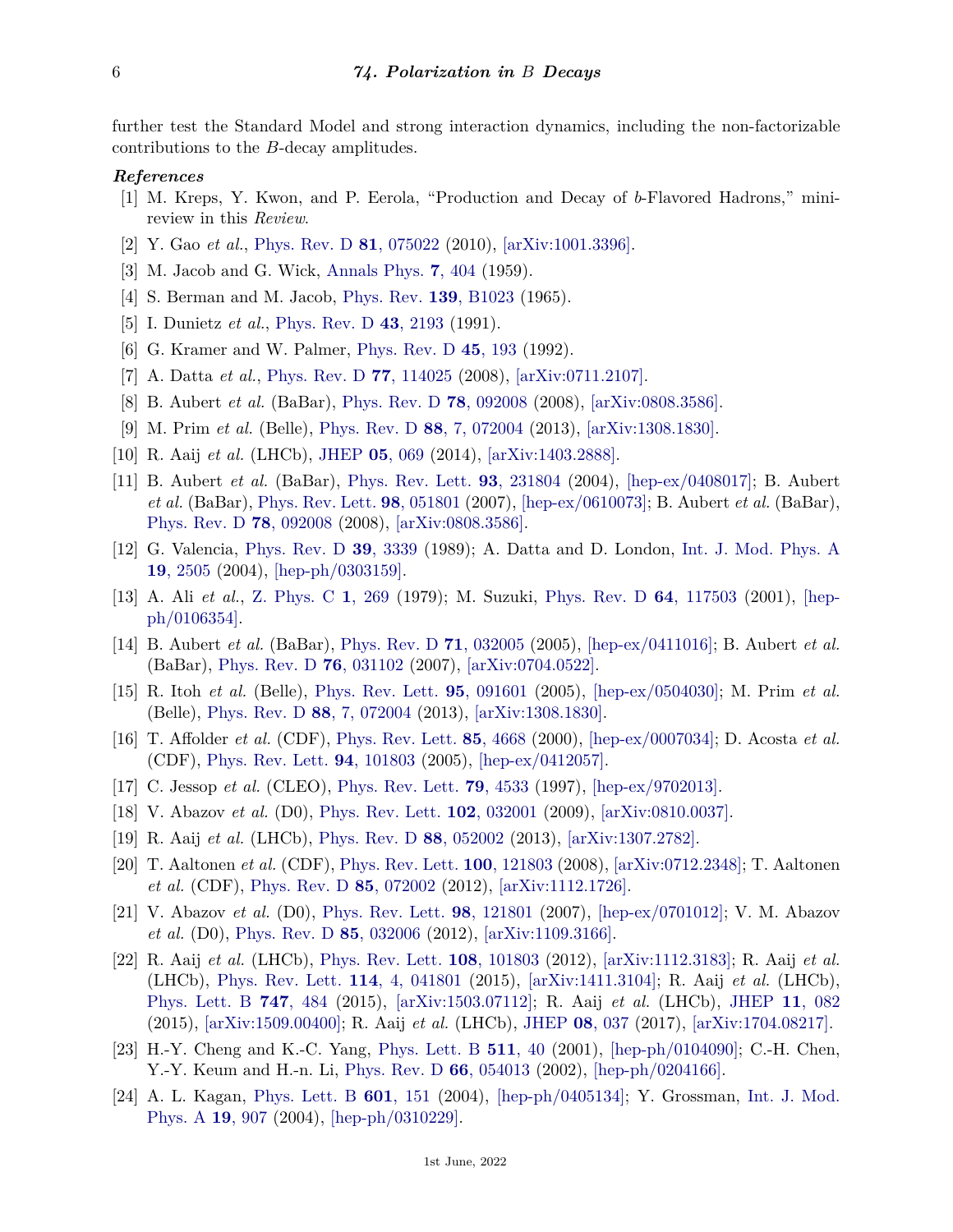- <span id="page-6-0"></span>[25] B. Aubert *et al.* (BaBar), [Phys. Rev. D](http://doi.org/10.1103/PhysRevD.76.052007) **76**[, 052007](http://doi.org/10.1103/PhysRevD.76.052007) (2007), [\[arXiv:0705.2157\];](https://arxiv.org/abs/0705.2157) P. Vanhoefer *et al.* (Belle), [Phys. Rev. D](http://doi.org/10.1103/PhysRevD.93.032010) **93**[, 3, 032010](http://doi.org/10.1103/PhysRevD.93.032010) (2016), [Erratum: [Phys. Rev. D](https://journals.aps.org/prd/abstract/10.1103/PhysRevD.94.099903) **94**, 099903 (2016)], [\[arXiv:1510.01245\].](https://arxiv.org/abs/1510.01245)
- <span id="page-6-1"></span>[26] J. Zhang *et al.* (Belle), [Phys. Rev. Lett.](http://doi.org/10.1103/PhysRevLett.91.221801) **91**[, 221801](http://doi.org/10.1103/PhysRevLett.91.221801) (2003), [\[hep-ex/0306007\];](https://arxiv.org/abs/hep-ex/0306007) B. Aubert *et al.* (BaBar), [Phys. Rev. Lett.](http://doi.org/10.1103/PhysRevLett.102.141802) **102**[, 141802](http://doi.org/10.1103/PhysRevLett.102.141802) (2009), [\[arXiv:0901.3522\].](https://arxiv.org/abs/0901.3522)
- <span id="page-6-2"></span>[27] B. Aubert *et al.* (BaBar), [Phys. Rev. D](http://doi.org/10.1103/PhysRevD.74.051102) **74**[, 051102](http://doi.org/10.1103/PhysRevD.74.051102) (2006), [\[hep-ex/0605017\];](https://arxiv.org/abs/hep-ex/0605017) B. Aubert *et al.* (BaBar), [Phys. Rev. D](http://doi.org/10.1103/PhysRevD.79.052005) **79**[, 052005](http://doi.org/10.1103/PhysRevD.79.052005) (2009), [\[arXiv:0901.3703\].](https://arxiv.org/abs/0901.3703)
- <span id="page-6-4"></span>[28] B. Aubert *et al.* (BaBar), [Phys. Rev. D](http://doi.org/10.1103/PhysRevD.78.071104) **78**[, 071104](http://doi.org/10.1103/PhysRevD.78.071104) (2008), [\[arXiv:0807.4977\].](https://arxiv.org/abs/0807.4977)
- [29] I. Adachi *et al.* (Belle), [Phys. Rev. D](http://doi.org/10.1103/PhysRevD.89.072008) **89**[, 7, 072008](http://doi.org/10.1103/PhysRevD.89.072008) (2014), [Erratum: [Phys. Rev. D](https://journals.aps.org/prd/abstract/10.1103/PhysRevD.89.119903) **89**, 119903 (2014)], [\[arXiv:1212.4015\].](https://arxiv.org/abs/1212.4015)
- <span id="page-6-3"></span>[30] R. Aaij *et al.* (LHCb), [Phys. Lett. B](http://doi.org/10.1016/j.physletb.2015.06.027) **747**[, 468](http://doi.org/10.1016/j.physletb.2015.06.027) (2015), [\[arXiv:1503.07770\].](https://arxiv.org/abs/1503.07770)
- <span id="page-6-5"></span>[31] B. Aubert *et al.* (BaBar), [Phys. Rev. D](http://doi.org/10.1103/PhysRevD.80.092007) **80**[, 092007](http://doi.org/10.1103/PhysRevD.80.092007) (2009), [\[arXiv:0907.1776\].](https://arxiv.org/abs/0907.1776)
- <span id="page-6-6"></span>[32] K.-F. Chen *et al.* (Belle), [Phys. Rev. Lett.](http://doi.org/10.1103/PhysRevLett.94.221804) **94**[, 221804](http://doi.org/10.1103/PhysRevLett.94.221804) (2005), [\[hep-ex/0503013\].](https://arxiv.org/abs/hep-ex/0503013)
- <span id="page-6-7"></span>[33] B. Aubert *et al.* (BaBar), [Phys. Rev. Lett.](http://doi.org/10.1103/PhysRevLett.99.201802) **99**[, 201802](http://doi.org/10.1103/PhysRevLett.99.201802) (2007), [\[arXiv:0705.1798\].](https://arxiv.org/abs/0705.1798)
- <span id="page-6-8"></span>[34] A. L. Kagan, [Phys. Lett. B](http://doi.org/10.1016/j.physletb.2004.09.030) **601**[, 151](http://doi.org/10.1016/j.physletb.2004.09.030) (2004), [\[hep-ph/0405134\];](https://arxiv.org/abs/hep-ph/0405134) H.-n. Li and S. Mishima, [Phys.](http://doi.org/10.1103/PhysRevD.71.054025) [Rev. D](http://doi.org/10.1103/PhysRevD.71.054025) **71**[, 054025](http://doi.org/10.1103/PhysRevD.71.054025) (2005), [\[hep-ph/0411146\];](https://arxiv.org/abs/hep-ph/0411146) C.-H. Chen *et al.*, [Phys. Rev. D](http://doi.org/10.1103/PhysRevD.72.054011) **72**[, 054011](http://doi.org/10.1103/PhysRevD.72.054011) (2005), [\[hep-ph/0507012\];](https://arxiv.org/abs/hep-ph/0507012) M. Beneke, J. Rohrer and D. Yang, [Phys. Rev. Lett.](http://doi.org/10.1103/PhysRevLett.96.141801) **96**[, 141801](http://doi.org/10.1103/PhysRevLett.96.141801) (2006), [\[hep-ph/0512258\];](https://arxiv.org/abs/hep-ph/0512258) C.-H. Chen and C.-Q. Geng, [Phys. Rev. D](http://doi.org/10.1103/PhysRevD.75.054010) **75**[, 054010](http://doi.org/10.1103/PhysRevD.75.054010) (2007), [\[hep](https://arxiv.org/abs/hep-ph/0701023)[ph/0701023\];](https://arxiv.org/abs/hep-ph/0701023) A. Datta *et al.*, [Phys. Rev. D](http://doi.org/10.1103/PhysRevD.76.034015) **76**[, 034015](http://doi.org/10.1103/PhysRevD.76.034015) (2007), [\[arXiv:0705.3915\];](https://arxiv.org/abs/0705.3915) M. Beneke, J. Rohrer and D. Yang, [Nucl. Phys. B](http://doi.org/10.1016/j.nuclphysb.2007.03.020) **[774](http://doi.org/10.1016/j.nuclphysb.2007.03.020)**, 64 (2007), [\[hep-ph/0612290\];](https://arxiv.org/abs/hep-ph/0612290) H.-Y. Cheng and K.-C. Yang, [Phys. Rev. D](http://doi.org/10.1103/PhysRevD.78.094001) **78**[, 094001](http://doi.org/10.1103/PhysRevD.78.094001) (2008), [Erratum: [Phys. Rev. D](https://journals.aps.org/prd/abstract/10.1103/PhysRevD.79.039903) **79**, 039903 (2009)], [\[arXiv:0805.0329\].](https://arxiv.org/abs/0805.0329)
- <span id="page-6-9"></span>[35] C. W. Bauer *et al.*, [Phys. Rev. D](http://doi.org/10.1103/PhysRevD.70.054015) **70**[, 054015](http://doi.org/10.1103/PhysRevD.70.054015) (2004), [\[hep-ph/0401188\];](https://arxiv.org/abs/hep-ph/0401188) P. Colangelo, F. De Fazio and T. Pham, [Phys. Lett. B](http://doi.org/10.1016/j.physletb.2004.07.024) **597**[, 291](http://doi.org/10.1016/j.physletb.2004.07.024) (2004), [\[hep-ph/0406162\];](https://arxiv.org/abs/hep-ph/0406162) M. Ladisa *et al.*, [Phys. Rev. D](http://doi.org/10.1103/PhysRevD.70.114025) **70**[, 114025](http://doi.org/10.1103/PhysRevD.70.114025) (2004), [\[hep-ph/0409286\];](https://arxiv.org/abs/hep-ph/0409286) H.-Y. Cheng, C.-K. Chua and A. Soni, [Phys. Rev. D](http://doi.org/10.1103/PhysRevD.71.014030) **71**[, 014030](http://doi.org/10.1103/PhysRevD.71.014030) (2005), [\[hep-ph/0409317\];](https://arxiv.org/abs/hep-ph/0409317) H.-Y. Cheng and K.-C. Yang, [Phys. Rev.](http://doi.org/10.1103/PhysRevD.83.034001) [D](http://doi.org/10.1103/PhysRevD.83.034001) **83**[, 034001](http://doi.org/10.1103/PhysRevD.83.034001) (2011), [\[arXiv:1010.3309\].](https://arxiv.org/abs/1010.3309)
- <span id="page-6-10"></span>[36] Y. Grossman, [Int. J. Mod. Phys. A](http://doi.org/10.1142/S0217751X04018865) **19**[, 907](http://doi.org/10.1142/S0217751X04018865) (2004), [\[hep-ph/0310229\];](https://arxiv.org/abs/hep-ph/0310229) E. Alvarez *et al.*, [Phys.](http://doi.org/10.1103/PhysRevD.70.115014) [Rev. D](http://doi.org/10.1103/PhysRevD.70.115014) **70**[, 115014](http://doi.org/10.1103/PhysRevD.70.115014) (2004), [\[hep-ph/0410096\];](https://arxiv.org/abs/hep-ph/0410096) P. K. Das and K.-C. Yang, [Phys. Rev. D](http://doi.org/10.1103/PhysRevD.71.094002) **[71](http://doi.org/10.1103/PhysRevD.71.094002)**, [094002](http://doi.org/10.1103/PhysRevD.71.094002) (2005), [\[hep-ph/0412313\];](https://arxiv.org/abs/hep-ph/0412313) C.-H. Chen and C.-Q. Geng, [Phys. Rev. D](http://doi.org/10.1103/PhysRevD.71.115004) **71**[, 115004](http://doi.org/10.1103/PhysRevD.71.115004) (2005), [\[hep-ph/0504145\];](https://arxiv.org/abs/hep-ph/0504145) Y.-D. Yang, R.-M. Wang and G.-R. Lu, [Phys. Rev. D](http://doi.org/10.1103/PhysRevD.72.015009) **72**[, 015009](http://doi.org/10.1103/PhysRevD.72.015009) (2005), [\[hep-ph/0411211\];](https://arxiv.org/abs/hep-ph/0411211) K.-C. Yang, [Phys. Rev. D](http://doi.org/10.1103/PhysRevD.72.034009) **72**[, 034009](http://doi.org/10.1103/PhysRevD.72.034009) (2005), [Erratum: [Phys. Rev.](https://journals.aps.org/prd/abstract/10.1103/PhysRevD.72.059901) D **72**[, 059901](https://journals.aps.org/prd/abstract/10.1103/PhysRevD.72.059901) (2005)], [\[hep-ph/0506040\];](https://arxiv.org/abs/hep-ph/0506040) S. Baek *et al.*, [Phys. Rev. D](http://doi.org/10.1103/PhysRevD.72.094008) **72**[, 094008](http://doi.org/10.1103/PhysRevD.72.094008) (2005), [\[hep](https://arxiv.org/abs/hep-ph/0508149)[ph/0508149\];](https://arxiv.org/abs/hep-ph/0508149) C.-S. Huang *et al.*, [Phys. Rev. D](http://doi.org/10.1103/PhysRevD.73.034026) **73**[, 034026](http://doi.org/10.1103/PhysRevD.73.034026) (2006), [\[hep-ph/0511129\];](https://arxiv.org/abs/hep-ph/0511129) C.-H. Chen and H. Hatanaka, [Phys. Rev. D](http://doi.org/10.1103/PhysRevD.73.075003) **73**[, 075003](http://doi.org/10.1103/PhysRevD.73.075003) (2006), [\[hep-ph/0602140\];](https://arxiv.org/abs/hep-ph/0602140) A. Faessler *et al.*, [Phys. Rev. D](http://doi.org/10.1103/PhysRevD.75.074029) **75**[, 074029](http://doi.org/10.1103/PhysRevD.75.074029) (2007), [\[hep-ph/0702020\].](https://arxiv.org/abs/hep-ph/0702020)
- <span id="page-6-11"></span>[37] D. London, N. Sinha and R. Sinha, [Phys. Rev. D](http://doi.org/10.1103/PhysRevD.69.114013) **69**[, 114013](http://doi.org/10.1103/PhysRevD.69.114013) (2004), [\[hep-ph/0402214\].](https://arxiv.org/abs/hep-ph/0402214)
- <span id="page-6-12"></span>[38] B. Aubert *et al.* (BaBar), [Phys. Rev. D](http://doi.org/10.1103/PhysRevD.76.051103) **76**[, 051103](http://doi.org/10.1103/PhysRevD.76.051103) (2007), [\[arXiv:0705.0398\].](https://arxiv.org/abs/0705.0398)
- <span id="page-6-13"></span>[39] B. Aubert *et al.* (BaBar), [Phys. Rev. Lett.](http://doi.org/10.1103/PhysRevLett.101.161801) **101**[, 161801](http://doi.org/10.1103/PhysRevLett.101.161801) (2008), [\[arXiv:0806.4419\].](https://arxiv.org/abs/0806.4419)
- <span id="page-6-14"></span>[40] J. Zhang *et al.* (Belle), [Phys. Rev. Lett.](http://doi.org/10.1103/PhysRevLett.95.141801) **95**[, 141801](http://doi.org/10.1103/PhysRevLett.95.141801) (2005), [\[hep-ex/0408102\];](https://arxiv.org/abs/hep-ex/0408102) B. Aubert *et al.* (BaBar), [Phys. Rev. Lett.](http://doi.org/10.1103/PhysRevLett.97.201801) **97**[, 201801](http://doi.org/10.1103/PhysRevLett.97.201801) (2006), [\[hep-ex/0607057\];](https://arxiv.org/abs/hep-ex/0607057) P. del Amo Sanchez *et al.* (BaBar), [Phys. Rev. D](http://doi.org/10.1103/PhysRevD.83.051101) **83**[, 051101](http://doi.org/10.1103/PhysRevD.83.051101) (2011), [\[arXiv:1012.4044\];](https://arxiv.org/abs/1012.4044) J. Lees *et al.* (BaBar), [Phys.](http://doi.org/10.1103/PhysRevD.85.072005) [Rev. D](http://doi.org/10.1103/PhysRevD.85.072005) **85**[, 072005](http://doi.org/10.1103/PhysRevD.85.072005) (2012), [\[arXiv:1112.3896\].](https://arxiv.org/abs/1112.3896)
- <span id="page-6-15"></span>[41] R. Aaij *et al.* (LHCb), [JHEP](http://doi.org/10.1007/JHEP05(2019)026) **05**[, 026](http://doi.org/10.1007/JHEP05(2019)026) (2019), [\[arXiv:1812.07008\].](https://arxiv.org/abs/1812.07008)